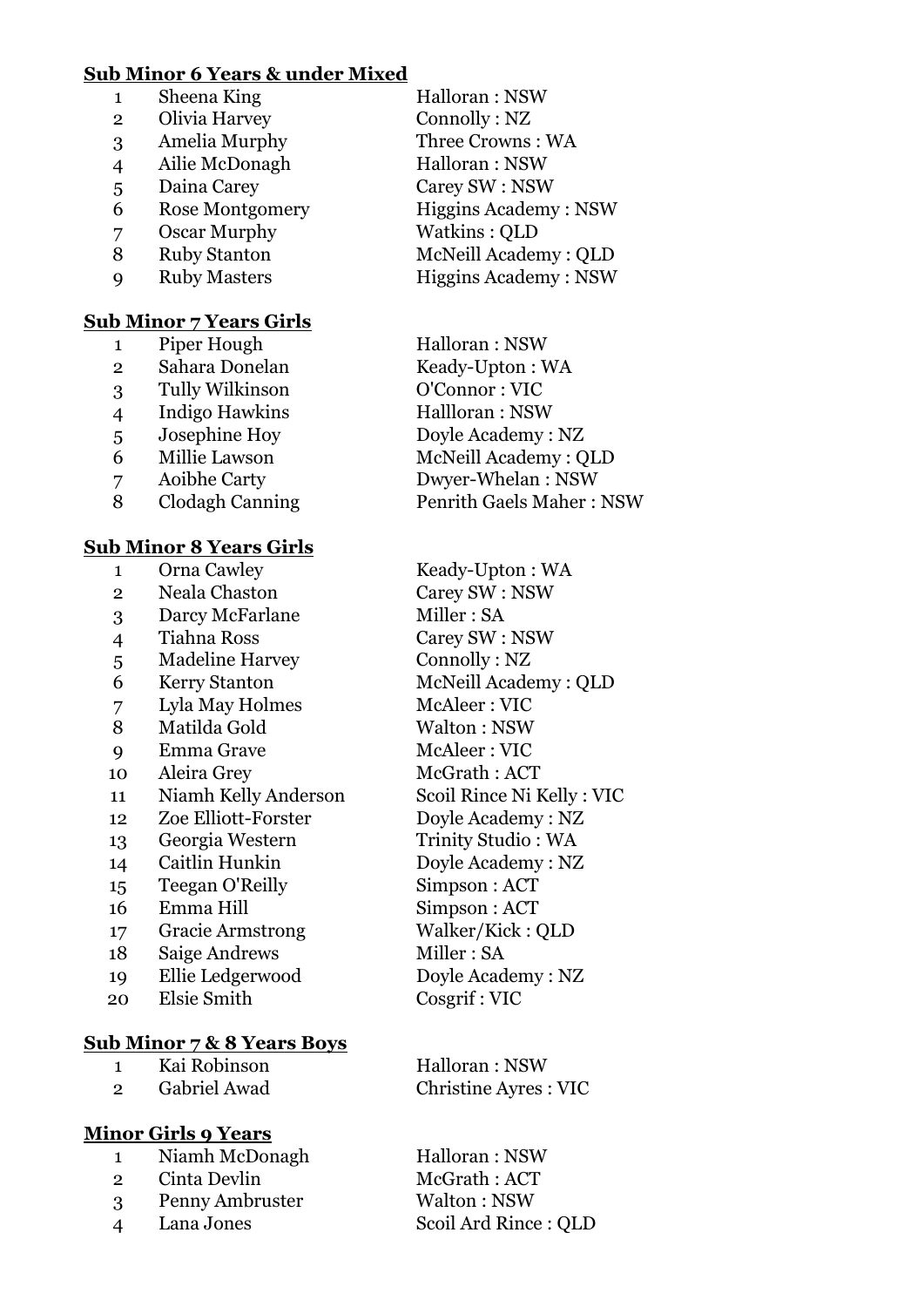- Kaliyah Castillo Carey SW : NSW
- 
- 
- 8 Milla Pratt Kerry : NZ
- Jessica Davies Lynagh : QLD
- Reagan Burke Jackson : QLD
- 

#### **Minor Boys 9 & 10 Years**

- Kyle Faber Carey SW : NSW
- Connor Branden Miller : SA
- 

# **Minor Girls 10 Years**

 Olivia Westerling McAleer : VIC Olivia Charlotte Devlin Oxenham Studio : QLD Emily O'Grady Simpson Academy : ACT 4 Madeleine Christofides McAleer : VIC Ciara Kingham-Convey Walton : NSW Layla Barnes Keady-Upton : WA Zoe Cahoon Kavanagh : WA Emma Lowry O'Neill : NZ Caitlin Schultz Newry Studio : SA Abbie Gallagher Watkins : QLD Bridget Mannion Scoil Ard Rince : QLD Malea Ross Carey SW : NSW Leila Broadley Cox : NSW 17 Ruby Travers Simpson Academy : ACT 18 Yarra Jackson McBrearty : NSW Lexie Roberts Watkins : QLD Emma Casey Roberts Academy : SA Ella Bosselmann Doyle Academy : NZ

# **Junior Girls 11 Years**

 Erin Gaffney Cosgriff : VIC Maeve Wilkinson O'Connor : VIC Freya Jones Scoil Ard Rince : QLD Evelyn Katie Rodger Sharon Taylor : Scotland Isabella Campeotto WA Academy : WA Amy Mason Carey SW : NSW 8 Haylee Wolter Crocker : QLD Darcy Teese Melbourne Academy : VIC Niamh Cussen Miller : SA Paige Heinrich Pacific Irish Dance : VIC 12 Sienna Devine Halloran : NSW Melissa Crean O'Neill : NZ

 Sydney Stephens Oxenham Studio : QLD Tabitha Barwick Spreagadh na Rince : NSW 11 Charlotte Ross Scoil Ard Rince : QLD

 Zachary Berton Scoil Rince Kilmurray : VIC Luka Salopek Christine Ayres : VIC

 Kayleigh Wheeler Scoil Rince Kay-Hallissey : NZ Maddison Budd Scoil Rince Kilmurray : VIC 10 Grace Power Scoil Rince Kilmurray : VIC

Kate Horgan Áine Murphy Academy : IRE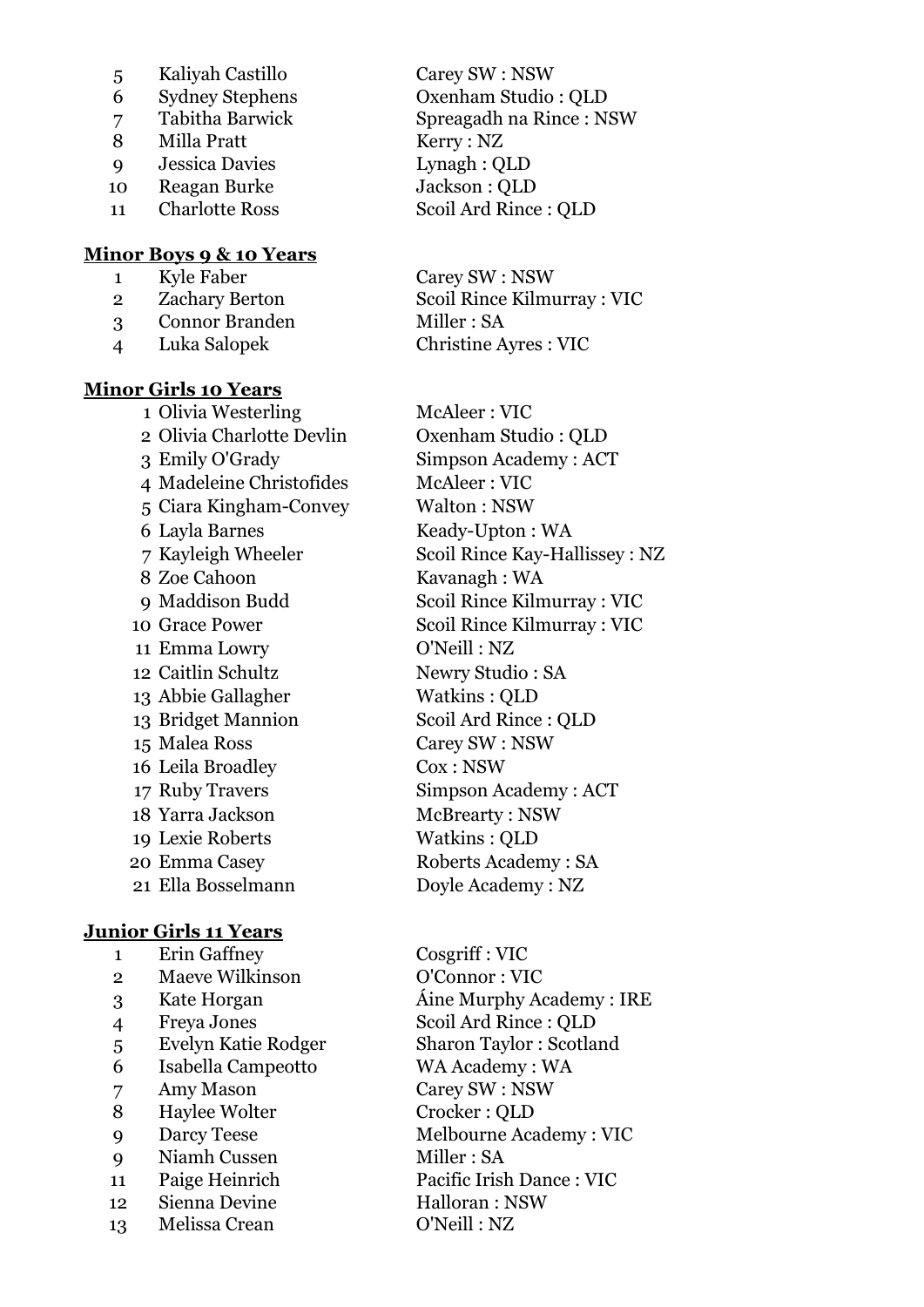| 14 | <b>Bridie Mulcahy</b>   |
|----|-------------------------|
| 15 | Anika Grant             |
| 16 | Ella Kennedy            |
| 17 | Matilda Scott           |
| 18 | Caitlin Budd            |
| 19 | Emily Tyson             |
| 20 | Tahlia Harris           |
| 21 | April Cividin           |
| 21 | <b>Pyper McCausland</b> |
| 23 | Caitlin Bailey          |
| 24 | <b>Ashley Doyle</b>     |
| 25 | Arianna Mulligan        |
|    |                         |
|    |                         |

# **Junior Boys 11 & 12 Years**

| 1              | Ethan Hewitt          |
|----------------|-----------------------|
| $\overline{2}$ | <b>Thomas Doherty</b> |
| 3              | Josh Johnston         |
| 4              | Corbin Walker         |
| 5              | William Harcourt      |
|                |                       |
|                |                       |

### **Junior Girls 12 Years**

| 1              | <b>Maggie Gaffney</b> | Cosgriff: V        |
|----------------|-----------------------|--------------------|
| $\overline{2}$ | Alyssa Hall           | McAleer: \         |
| 3              | Chelsea Lindsell      | Gregory Ac         |
| $\overline{4}$ | Paige Blonk           | Scoil Ard R        |
| $\overline{4}$ | <b>Roisin Carey</b>   | Dwyer-Wh           |
| 6              | Sienna Castillo       | Carey SW:          |
| 7              | Mackenzie Tydd        | Scoil Ard R        |
| 8              | Francesca Kyral       | Walton : N         |
| 9              | Charli Doyle          | Rabusin: V         |
| 10             | Nikita Van Heerden    | <b>CM</b> Dance    |
| 11             | Chiara Peluso         | <b>Reilly Stud</b> |
| 12             | <b>Hayley Brooker</b> | Kavanagh:          |
| 13             | <b>Elise Mannion</b>  | Scoil Ard R        |
| 14             | Caitlin Huf           | Scoil Ard R        |
| 15             | Evie Carron           | Cosgriff: V        |
| 16             | <b>Kate Goranic</b>   | Cox : NSW          |
| 17             | <b>Claire Giles</b>   | Mulcahy:           |
| 18             | <b>Jade Dacey</b>     | Sydney Aca         |
| 19             | Ruby Kelly            | Simpson A          |
| 20             | Aaliyah Sinclair      | Scoil Ard R        |
| 21             | Olivia Andrews        | Rabusin: V         |
| 22             | <b>Holly Abbott</b>   | Miller: SA         |
| 23             | Tara King             | Gregory Ac         |
| 24             | Isabella Armitage     | Walker/Kio         |
| 25             | <b>Bella Masters</b>  | Higgins Ac         |
| 26             | <b>Tess Torrance</b>  | Rabusin: V         |
| 27             | Kelsie Wells          | <b>Scoil Rince</b> |
| 28             | Amelia Sukker         | Oxenham S          |
| 29             | Lauren Stephens       | Oxenham S          |
| 30             | <b>Chloe Jones</b>    | Scoil Ard R        |
| 31             | Luci Hancock          | Miller: SA         |

Newry Studio : SA Lynagh : OLD McBrearty: NSW Scoil Rince Ni Kelly : TAS Scoil Rince Kilmurray : VIC Crocker : OLD WA Academy : WA Reilly Studio : NSW Young-Goss Academy : OLD Miller : SA Rabusin : VIC Scoil Rince Creer : NSW

O'Connor : VIC Scoil Rince Kilmurray : VIC Keady-Upton : WA Watkins : OLD Cosgriff : VIC

Cosgriff : VIC McAleer : VIC Gregory Academy : ACT Scoil Ard Rince : QLD Dwyer-Whelan : NSW Carey SW : NSW Scoil Ard Rince : OLD Walton : NSW Rabusin : VIC CM Dance : QLD Reilly Studio : NSW Kavanagh : WA Scoil Ard Rince : QLD Scoil Ard Rince : OLD Cosgriff : VIC  $Cox : NSW$ Mulcahy : VIC Sydney Academy : NSW Simpson Academy : ACT Scoil Ard Rince : QLD Rabusin : VIC Miller : SA Gregory Academy : ACT Walker/Kick : QLD Higgins Academy : NSW Rabusin : VIC Scoil Rince Ni Kelly : TAS Oxenham Studio : QLD Oxenham Studio : QLD Scoil Ard Rince : QLD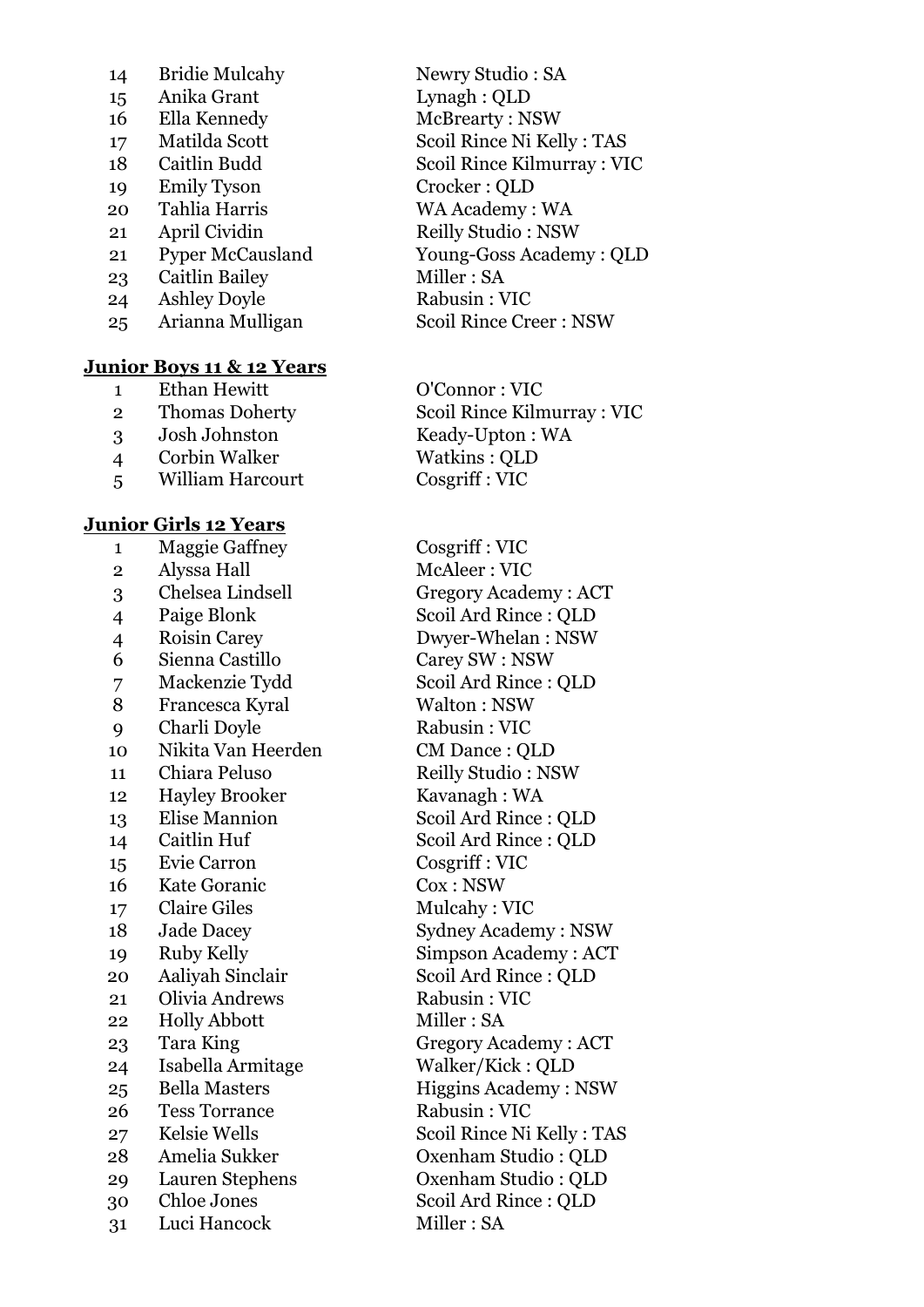# **Intermediate Girls 13 Years**

| $\mathbf{1}$    | Danah Pham                    | Halloran: NSW             |
|-----------------|-------------------------------|---------------------------|
| $\overline{2}$  | Caoimhe McGuigan              | Keady-Upton: WA           |
| 3               | <b>Bethany Fleet</b>          | Miller: SA                |
| 4               | Sinead Daly                   | Keady-Upton: WA           |
| 5               | Sahara Ashby                  | Crocker: QLD              |
| 6               | Jessica Smith                 | Jackson : QLD             |
| 7               | <b>Annabel Bailey</b>         | Miller: SA                |
| 8               | <b>Brooke Elliott-Forster</b> | Doyle Academy: NZ         |
| 9               | Brianna Ross                  | Spreagadh na Rince : NSW  |
| 9               | Alice Keys                    | Watkins: QLD              |
| 11              | Jorja Lisle                   | McGrath: ACT              |
| 12              | Amelia Sullivan               | O'Neill: NZ               |
| 13              | Carla Maria Waddell           | Doyle Academy: NZ         |
| 14              | <b>Brooke Mackenzie</b>       | Cox : NSW                 |
| 15              | Zoe Korovin                   | Miller: SA                |
| 16              | <b>Sheridan Moore</b>         | Scoil Ard Rince: QLD      |
| 17 <sub>1</sub> | Alexis Tuckett                | Scoil Ard Rince: QLD      |
| 18              | Anna Burke                    | <b>Reilly Studio: NSW</b> |
| 19              | Amoretta Rourke               | Spreagadh na Rince: NSW   |
| 20              | <b>Scarlett Pearce</b>        | Dwyer-Whelan: NSW         |
| 21              | <b>Chloe Burrows Andrews</b>  | Scoil Ard Rince: QLD      |
| 22              | Ashleigh Neiland              | Williams: QLD             |
| 23              | <b>Imogen Tyson</b>           | Crocker: QLD              |
| 24              | <b>Grace Hazell</b>           | Doyle Academy: NZ         |
| 25              | Alyssa Bremner                | Munro: QLD                |
| 26              | <b>Shannyn Rook</b>           | VIDA: VIC                 |

# **Intermediate Boys 13 & 14 Years**

| $\mathbf{1}$             | Lachlan Stedman     | <b>Christine Ayres: VIC</b> |
|--------------------------|---------------------|-----------------------------|
| $\overline{2}$           | Vaughan Cooper      | WA Academy: WA              |
| 3                        | <b>Isaac Loxley</b> | Scoil Ard Rince: QLD        |
| $\boldsymbol{\varDelta}$ | Lachlan Ball        | <b>Christine Ayres: VIC</b> |
| $\overline{5}$           | Liam Fitzgerald     | Halloran: NSW               |

# **Intermediate Girls 14 Years**

| $\mathbf{1}$   | <b>Aillie Russell</b> | McBrearty: NSW             |
|----------------|-----------------------|----------------------------|
| $\overline{2}$ | <b>Bridey Lobb</b>    | Scoil Rince Kilmurray: VIC |
| 3              | Kate Edgar            | Scoil Ard Rince: QLD       |
| 4              | Sarah O'Hara          | McAleer: VIC               |
| 5              | Hannah Lowry          | O'Neill: NZ                |
| 6              | Keely O'Grady         | Doyle Academy: NZ          |
| 7              | <b>Heather Wright</b> | O'Neill: NZ                |
| 8              | Brianna Coyle         | Christine Ayres : VIC      |
| 8              | Zali Williams         | <b>Broesler: USA</b>       |
| 10             | <b>Trinity Berton</b> | Scoil Rince Kilmurray: VIC |
| 11             | Ashleigh Kelly        | Carey SW : NSW             |
| 12             | Ella Giammichele      | CM Dance: QLD              |
| 12             | Michelle Tulk-Nguyen  | McGrath: ACT               |
| 14             | Emma-Kate Roma        | Lynagh: QLD                |
| 15             | Ciana O'Neill         | Pacific Irish Dance: VIC   |
|                |                       |                            |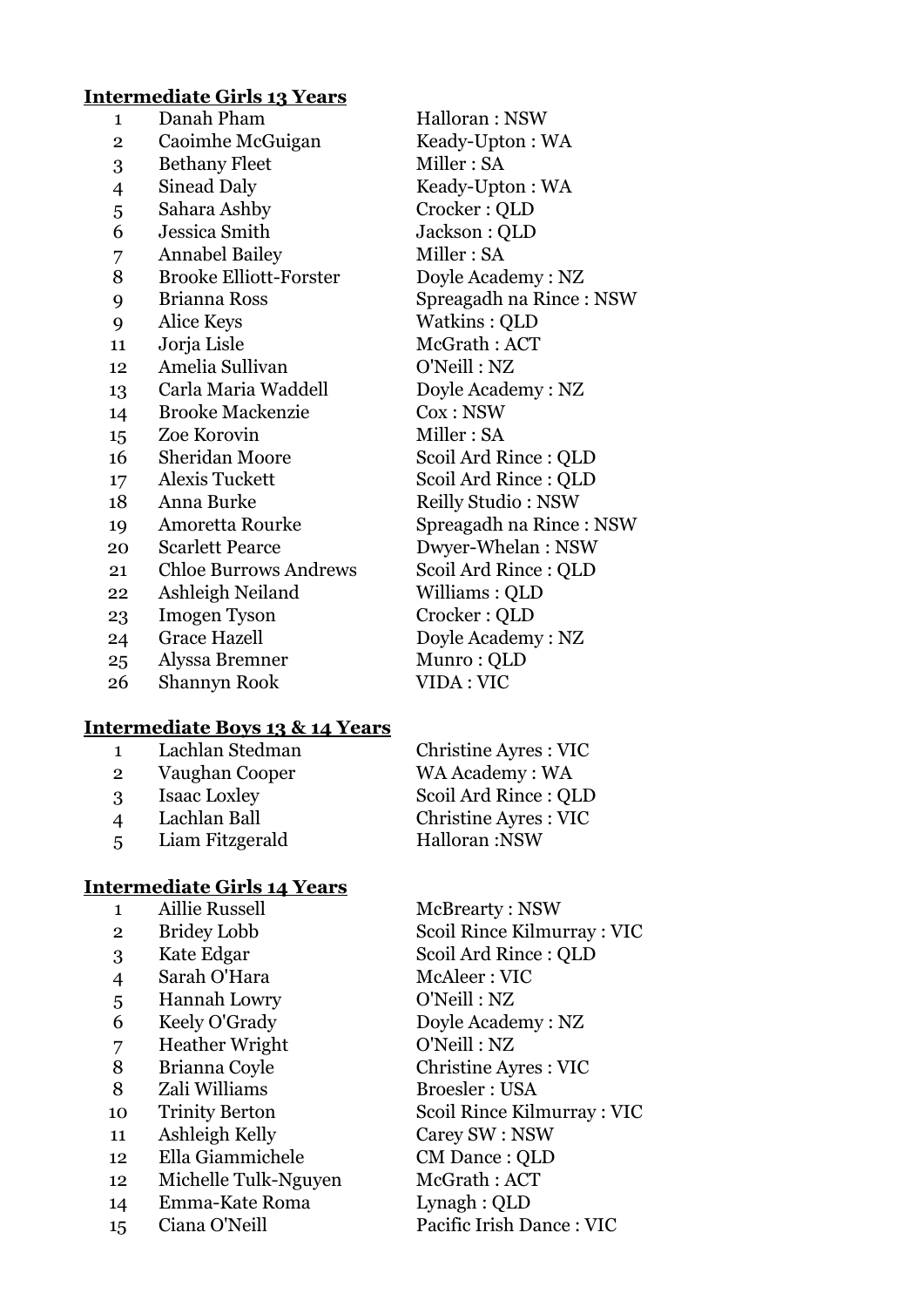| 15 | Logan Tydd       |
|----|------------------|
| 17 | Niamh Mathers    |
| 18 | Ayla Watkin      |
| 19 | Alexandra Fisher |
| 20 | Emily Murphy     |
| 21 | Emma Eckermann   |
| 22 | Nina Daniels     |
|    |                  |

#### **Senior Girls 15 Years**

2 Caoimhe McAleer Keady-Upton : WA Melina Liddle Crocker : QLD Louise Hewitt O'Connor : VIC Caitlin Hanley-Smith Cosgriff : VIC 6 Lilly Conlon Miller : SA Niamh Marsden Sydney Academy : NSW 8 Roisin Hayes Fiona-Gave Moore : NSW Charlotte Crean O'Neill : NZ Sophie Williams Doyle Academy : NZ Angelique Shaw The Shaw Academy : QLD 13 Thea Grech Mulcahy : VIC Niamh Allan Scoil Ard Rince : QLD Charlie Bolwerk Cosgriff : VIC Tahleah Hayes Lynagh : QLD Isabelle Chui Scoil Ard Rince : QLD 18 Annabelle Noble Newry Studio : SA

#### **Senior Boys 15 & 16 Years**

- Jack Meimaris Crocker : QLD Samuel Barnes Watkins : QLD Liam Nepali Crocker : QLD
- Bowen Walker Watkins : QLD

#### **Senior Girls 16 Years**

1 Jessica Hogan Miller : SA Christina O'Connor Dwyer-Whelan : NSW Abigail Loxley Scoil Ard Rince : QLD Rachel Vella Penrith Gaels Maher : NSW Hannah Walker Kent Simpson Academy : ACT Trinity Ryan WA Academy : WA Madeline Fitzgerald QIA Dancers : QLD 8 Caitlin Carr Crocker : OLD Holly Cividin Reilly Studio : NSW Niamh Mortimer-Semple O'Neill : NZ Gabrielle Hanley-Leonard Cosgriff : VIC Mollie Hancock Miller : SA Eilish Riley O'Neill : NZ Hannah McGregor-Jones Oxenham Studio : QLD Brienna Kinsella Scoil Ard Rince : QLD

Scoil Ard Rince : OLD Kavanagh : WA Scoil Ard Rince : QLD CM Dance : OLD Watkins : OLD Miller : SA Scoil Rince Ni Kelly : TAS

 Ellie Barbagallo QIA Dancers : QLD Claudia Balogh Simpson Academy : ACT, Australia

 Liam Costello Scoil Rince Creer : NSW Jonathan Shaw The Shaw Academy : QLD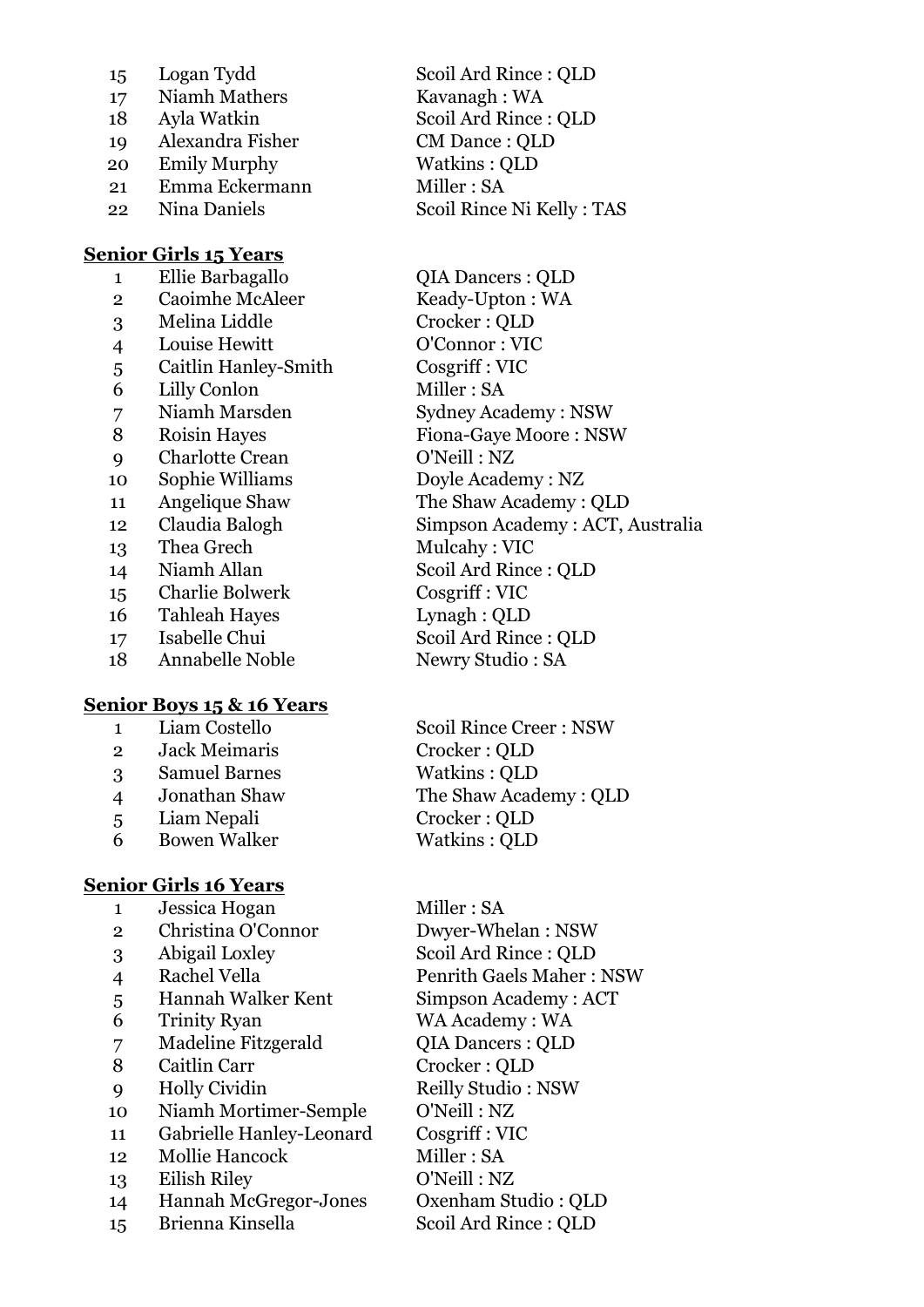#### **Junior Ladies 17 Years**

| 1              | <b>Emer McGing</b>            | SCC        |
|----------------|-------------------------------|------------|
| $\overline{2}$ | Ella Van Dyck                 | Lyr        |
| 3              | Niamh Gaffney                 | $\cos$     |
| 4              | <b>Chloe Williams</b>         | <b>Bro</b> |
| 5              | Taylah Attwell-Gill           | Mil        |
| 6              | <b>Annabelle Rouse</b>        | O'         |
| 7              | Michaela Mason                | Car        |
| 8              | Lara Haynes                   | Sin        |
| 9              | <b>Emily Rooney</b>           | Ka         |
| 10             | Roisin Bolwell                | Fio        |
| 11             | Sian Hamilton                 | Scc        |
| 12             | Erin Burt                     | Scc        |
|                | <b>Junior Ladies 18 Years</b> |            |
| 1              | <b>Ruby Driscoll</b>          | Kea        |
| 2              | Ciara-Mae Crone               | Kea        |
|                |                               |            |

- 
- 
- 6 Samantha Tait Kerry : NZ
- 
- 
- 
- 10 Manuela Rainsforth McAleer : VIC
- 11 Phoebe Hilliam Kerry : NZ

# **Ladies 19 Years**

| 1              | Dakota Courtney              | O'Brien: WA                   |
|----------------|------------------------------|-------------------------------|
| $\mathbf{2}$   | Aimee Chanter                | WA Academy: WA                |
| 3              | Kiriana McKay                | <b>QIA Dancers: QLD</b>       |
| $\overline{4}$ | <b>Emily Harmon</b>          | Dwyer-Whelan: NSW             |
| 5              | Kaitlyn Page                 | Miller: SA                    |
| 6              | Georgia Christensen-Walden   | <b>ReelJig Irish Dancers:</b> |
| 7              | <b>Brigid Hanley-Leonard</b> | Cosgriff: VIC                 |
| 8              | Jessica Cathcart             | <b>Adelaide Academy: SA</b>   |
| Q              | <b>Ellen Rafferty</b>        | Lynagh: QLD                   |
| 10             | <b>Bryanee Jarrett</b>       | <b>Bird Academy: NSW</b>      |
| 11             | Naomi Mason                  | Carey SW: NSW                 |
|                |                              |                               |

# **Senior Ladies 20 and 21 Years**

|                | Natalie O'Connor       | Dwyer-Whelan: NSW           |
|----------------|------------------------|-----------------------------|
| $\overline{2}$ | <b>Adele McEleavey</b> | Carson-Kennedy Academy: IRE |
| 3              | Dara McAleer           | Keady-Upton: WA             |
| $\overline{4}$ | <b>Chloe Peirce</b>    | Scoil Ard Rince: QLD        |
| 5              | Aine Fitzpatrick       | McGrath: ACT                |
| 6              | <b>Tyler Watkins</b>   | Watkins: QLD                |
| 7              | Xartiese Holdsworth    | Crocker: QLD                |
| 8              | <b>Shannon Gore</b>    | <b>Christine Ayres: VIC</b> |
| 9              | Mackenzie Cox          | Crocker: QLD                |
| 10             | <b>Chloe Lenders</b>   | McAleer: VIC                |
|                |                        |                             |

bil Rince Kilmurray : VIC nagh : QLD  $\text{sqrt} : \text{VIC}$ oesler : USA  $ller : SA$ Neill : NZ rey SW : NSW npson Academy : ACT vanagh : WA na-Gaye Moore : NSW oil Rince Creer : NSW oil Rince Creer : NSW

ady-Upton : WA ady-Upton : WA Grace Kelly Walker/Kick : QLD Caitlin Bone Keady-Upton : WA Sophie Kelly Simpson Academy : ACT Jasmine Merison Scoil Ard Rince : QLD 8 Tanya Ojala Fiona-Gaye Moore : NSW Eliza Bulloch Scoil Ard Rince : QLD

ncers : NZ